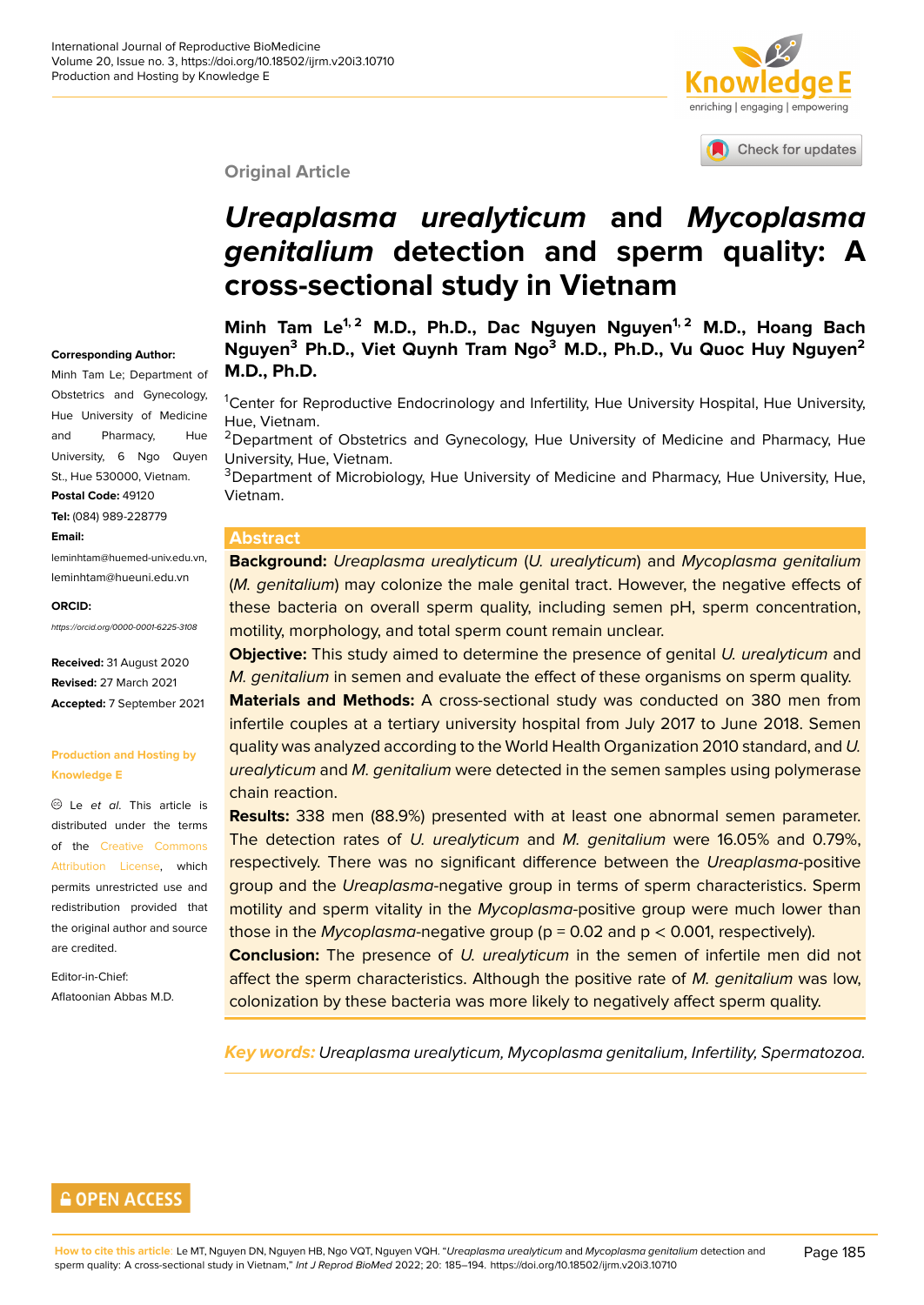# **1. Introduction**

Infertility affects 8-15% of reproductive-aged couples, and male factors are the primary cause in 40% of infertility cases (1, 2). Although the cause of male infertility is often unknown, certain infertility factors can be associated with genital infections (39.6%) (3). *Mycoplasma (M.) hominis, M. genitalium, Ureaplasma (U.) parvum,* and *U. urealyticum* are pathogens that potentially play etiological roles in both genital infections and male infertility (4). Mycoplasmas and ureaplasmas, which belong to the *Mycoplasmataceae* family in the *Mollicutes* class, are widely present in humans and other mammals, birds, other vertebrates, and plants (3, 5, 6). These microorganisms are natural inhabitants of the male urethra and can contaminate semen. Moreover, they potentially play etiological roles in male infertility and genital infections (3).

*Ureaplasma spp.* and *M. genitalium* are the main causes of nonchlamydial and nongonococcal urethritis. Several reports have indicated that *Ureaplasma spp.* and *M. hominis* could lead to epididymitis; however, the impact of *Mycoplasma* infection remains unclear. Previous studies concluded that *U. urealyticum* had a negative effect on sperm quality, including semen pH, sperm concentration, mortality, morphology, and total sperm count (3). Two effects of *U. urealyticum* on sperm characteristics (inhibition of sperm motility at low pH values and increased sperm velocity at high pH values, depending on sperm metabolism) have been recently reported (7). *M. genitalium* has also been reported to be correlated with low sperm concentrations in infertile males (4). According to a meta-analysis by Pergialiotis and co-authors, bacteriospermia significantly affects sperm parameters including sperm concentration and total sperm count, and decreases rates of normal sperm morphology, vitality, and total motility. In addition, it affects semen pH and significantly impacts progressive motility (8). The

authors concluded that future studies should focus on the impacts of various bacteria to corroborate their findings and enhance knowledge of the pathophysiology and treatment of male infertility (8). However, other investigators did not find any relationship between the presence of *U. urealyticum* and sperm parameters (9). To date, many studies have focused on the correlation between ureaplasmas and mycoplasmas, and sperm quality; however, the results of these studies have not been consistent.

The present study aimed to determine the relationship between *U. urealyticum* and *M. genitalium* in the semen of infertile men and their sperm quality.

# **2. Materials and Methods**

### **2.1. Participant population**

Men were recruited from infertile couples for this cross-sectional study conducted at the Center for Reproductive Endocrinology and Infertility, Hue, Vietnam, between July 2017 and June 2018. Inclusion criteria comprised men from infertile couples, for whom semen analysis and polymerase chain reaction (PCR) tests for semen *U. urealyticum* and *M. genitalium* detection were performed. Exclusion criteria included any cases that were unable to ejaculate, those with retrograde ejaculation or sperm from cryopreservation, those who had undergone surgery, and participants with azoospermia. The participants' characteristics, including age, geography, infertility type, infertility duration, smoking status and alcohol consumption, and history of surgery on the reproductive urinary tract, were recorded.

The *Ureaplasma*-positive and *Ureaplasma*negative groups, and the *Mycoplasma*-positive and *Mycoplasma*-negative groups were compared in terms of their sperm characteristics. The mean semen volume, pH, and sperm concentration,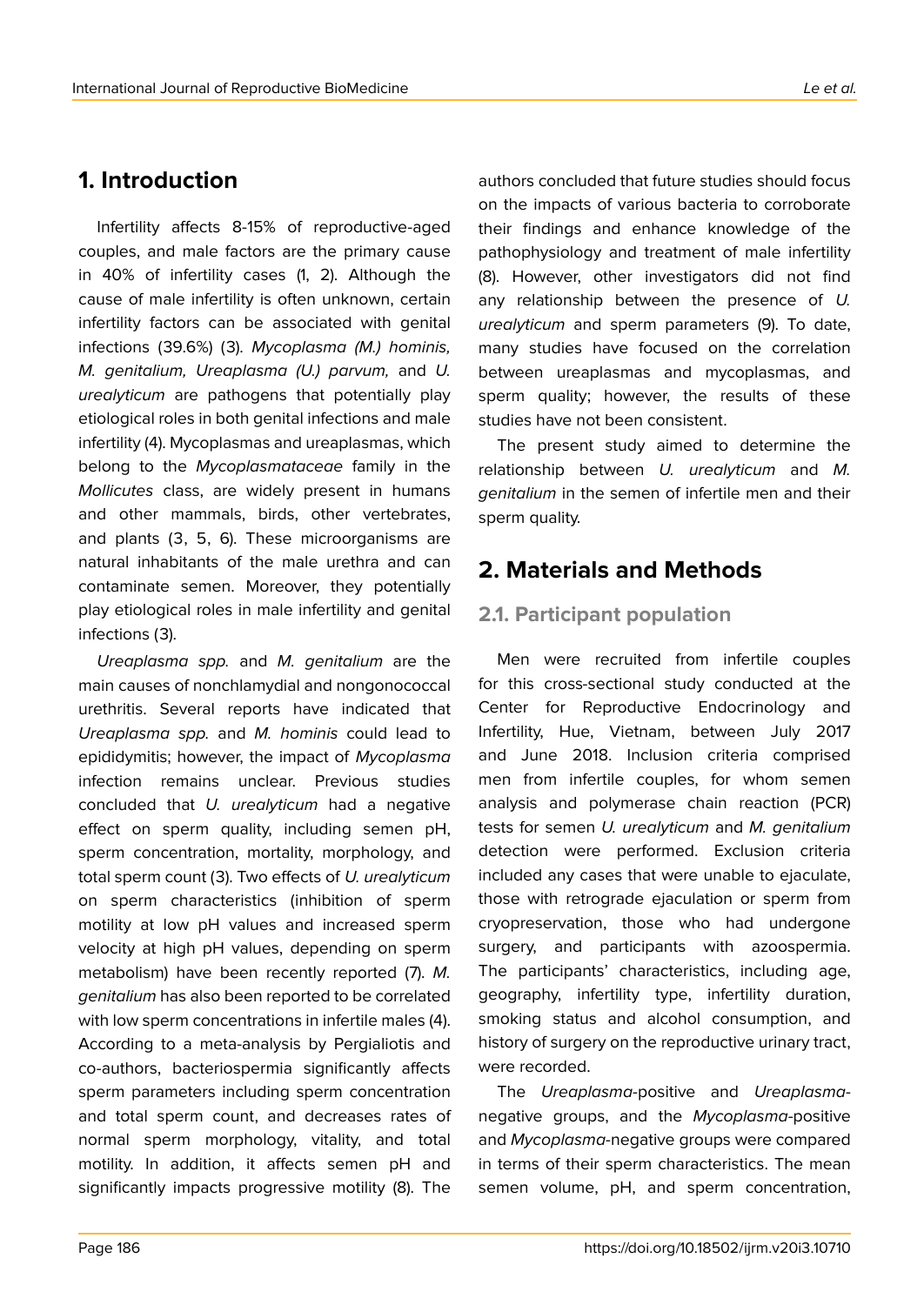motility, morphology and vitality were calculated for each group.

In this cross-sectional study, the sample size was calculated through the following formula:

$$
n = Z_{\frac{\alpha}{2}}^2 \frac{p(1-p)}{\Delta^2}
$$

The expected prevalence of *U. urealyticum* and *M. genitalium* in the semen from infertile men was reported as 15% and 5%, respectively (4), with Z: confidence level at 95% (standard value of 1.96), p: given prevalence, and Δ: acceptable difference from prevalence (0.05). The estimated sample size was 246 cases. A total of 380 men from infertile couples were recruited for the present study.

### **2.2. Semen analyses**

After a physical examination, semen analyses were performed to evaluate sperm quality according to the 2010 World Health Organization (WHO) standard (10). After 3-5 days of ejaculatory abstinence, the semen samples were collected by the process of masturbation by the participants and transported to the laboratory within 30 min of ejaculation. The following parameters were evaluated according to the WHO guidelines: semen volume, concentration, progressive motility, morphology, and vitality.

Sperm motility was characterized as progressive or non-progressive by manual counting under a microscope equipped with a Primo Star (Zeiss, Jena, Germany). Sperm samples having a progressive motility of at least 32% were judged to have normal motility. The proportion of viable sperm was estimated by determining if the sperm were dead or alive using the eosin technique. Sperm morphology, including the sperm head, acrosome region, midpiece, tail and cytoplasmic droplets, was determined using contrast phase microscopy at x1000 power and using the Giemsa stain procedure.

**2.3. Conventional PCR assay for detection of** *U. urealyticum* **and** *M. genitalium* **in semen specimens**

Fresh semen samples were treated according to the User-Developed Protocol of Qiagen Resources. The <sup>iVA</sup>pDNA extraction Kit (Viet A Technology Corp., HCM City, Vietnam) was used for DNA extraction from the precipitated semen samples as recommended by the manufacturer. The concentration and purity of the total DNA were evaluated using a NanoDrop 2000 spectrophotometer (Thermo Scientific, MA, USA). A conventional PCR assay was performed using a forward primer (5'- AGAAGACGTTTAGCTAGAGG-3') and a reverse primer (5'-ACGACGTCCATAAGCAACT-3') that specifically targeted 540 bp of the urease gene of *U. urealyticum,* and a forward primer (5'- AGTTGATGAAACCTTAACCCCTTGG-3') and a reverse primer (5'- CCGTTGAGGGGTTTTCCA TTTTTGC-3') that specifically targeted 281 bp of the adhesin gene of *M. genitalium* (11, 12).

Five μL of extracted DNA, 0.4 μM of each primer and 12.5 μL of 2× GoTaq® Green Master Mix (Promega, Wisconsin, USA) were combined in a 25-μL total volume reaction. PCR for the detection of *U. urealyticum* was performed as follows: initial denaturation at 95°C for four min followed by 36 cycles of 95°C for 50 sec, 55°C for 50 sec, and 72°C for 60 sec. PCR for the detection of *M. genitalium* was performed as follows: initial denaturation at 95°C for five min followed by 36 cycles of 95°C for 30 sec, 65°C for 30 sec, and 72°C for 30 sec. PCR was performed in a Veriti™ 96-Well Thermal Cycler (Thermo Scientific, Waltham, MA, USA). PCR products were separated through electrophoresis on a 1% agarose gel with  $1 \times$  GelRed<sup>TM</sup> (Biotium, CA, USA) and digitalized with Gel Doc XR System (Bio-Rad, CA, USA). *M. genitalium* (ATCC® 33530DTM) and *U. urealyticum* (ATCC® 29559TM) were used as positive controls (Figure 1).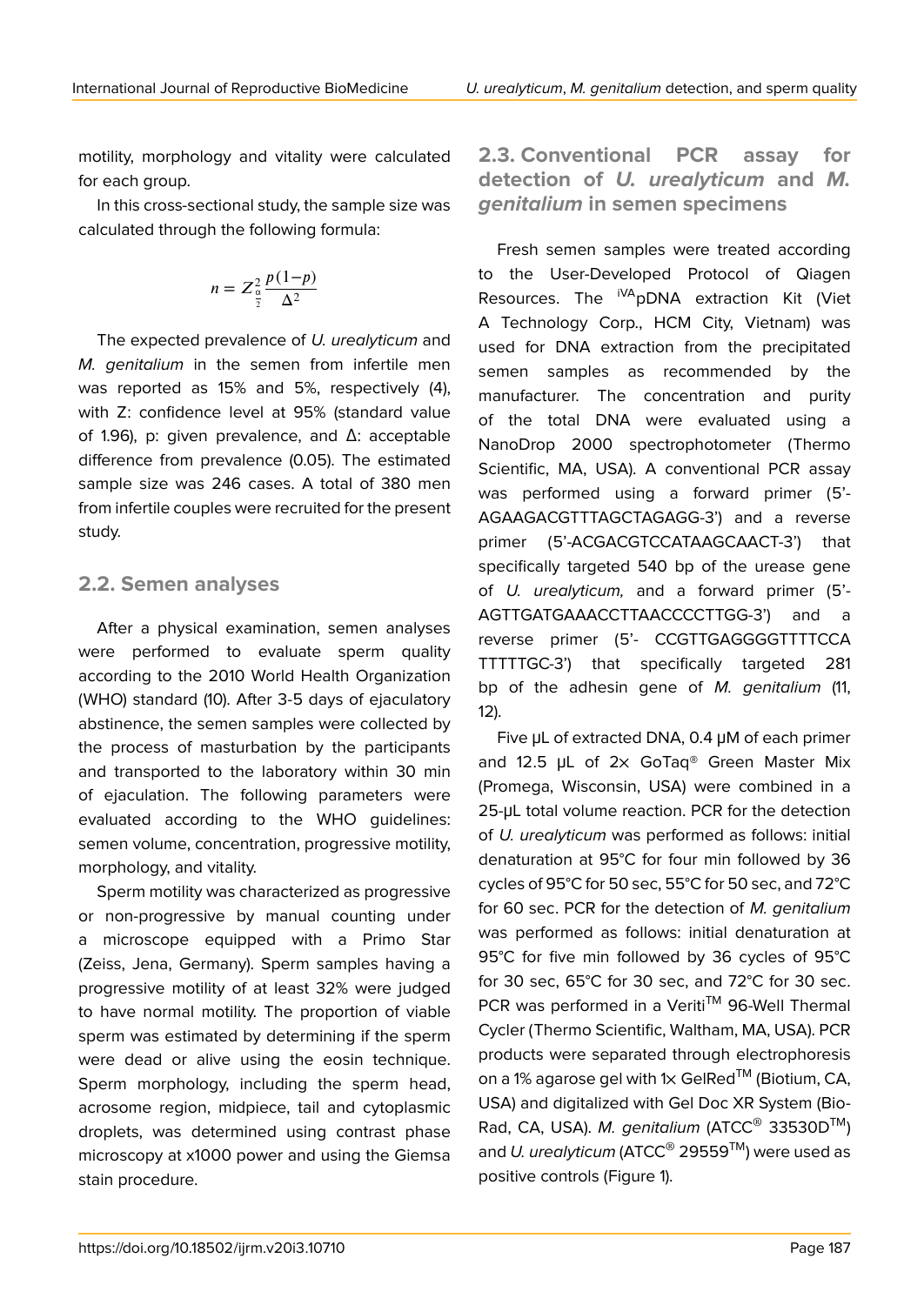

**Figure 1.** Polymerase chain reaction (PCR) amplification analysis for the detection of (A) *U. urealyticum* and (B) *M. genitalium*. PCR products were separated on a 1% agarose gel. Lane SM is a DNA size marker (GeneRuler 100 bp DNA Ladder - Thermo Fisher Scientific). In lane PC, *M. genitalium* (ATCC® 33530DTM), and *U. urealyticum* (ATCC® 29559TM) were used as positive controls. Lane NC is a non-template control. Lanes 3–8 are genomic DNAs from semen samples.

### **2.4. Ethical considerations**

This study was approved by the Ethics Committee of Hue University of Medicine and Pharmacy, Hue city, Vietnam (Code: H2018/103a). Informed written consent was obtained from all the participants.

### **2.5. Statistical analysis**

Data were presented as Mean  $\pm$  SD and n (%). We categorized the characteristics as categorical variables including age (< 35 yr,  $\geq$  35 yr); geography (urban, rural); type of infertiliy (primary, secondary); duration of infertility (< 3 yr,  $\geq$  3 yr); body mass index (< 23 kg/m<sup>2</sup>,  $\geq$  23 kg/m<sup>2</sup>), and the results of the semen parameters as defined by the WHO 2010 guidelines (10).

The Kolmogorov-Smirnov test was used to evaluate the normality of the distribution. Sperm concentration, sperm motility, and semen pH were found to be normally distributed. Therefore, standard parametric techniques (*t* tests) were used to evaluate significant differences among these factors. Because the sample volume, normal morphology, and vitality were not normally distributed, Wilcoxon rank-sum tests (Mann-Whitney U tests) were conducted. We also identified confounders that could have affected the results of the association between *U. urealyticum* and *M. genitalium* and the sperm parameters. An analysis of covariance was used when a

confounding factor was recognized. The threshold for statistical significance was set at  $p < 0.05$ .

The data analyses were conducted using the Statistical Package for the Social Sciences (SPSS) (IBM Corp., Armonk, NY, USA) version 20.

# **3. Results**

Of the 380 men analyzed, 61 (16.05%) were semen positive for *U. urealyticum*, and only three (0.79%) were positive for *M. genitalium*. Table I reports the demographic and baseline information of all the participants in the two groups: those who were semen PCR-positive (*U. urealyticum* positive and/or *M. genitalium* positive) and those who were semen PCR-negative. There were no significant differences between the baseline variables of the two groups.

The results of the semen parameter analysis are shown in table II. 42 (11.1%) cases had a normal sperm analysis according to the WHO 2010 guidelines, whereas 338 (88.9%) of the cases had at least one abnormal sperm parameter. All semen parameters were within the normal range (mean volume, sperm concentration, proportion of sperm with normal morphology and semen vitality), except for mean sperm motility.

Table III shows the effect of *U. urealyticum* on sperm quality. The data did not show any significant difference between the *Ureaplasma*positive group and the *Ureaplasma*-negative group in terms of semen parameters. Patients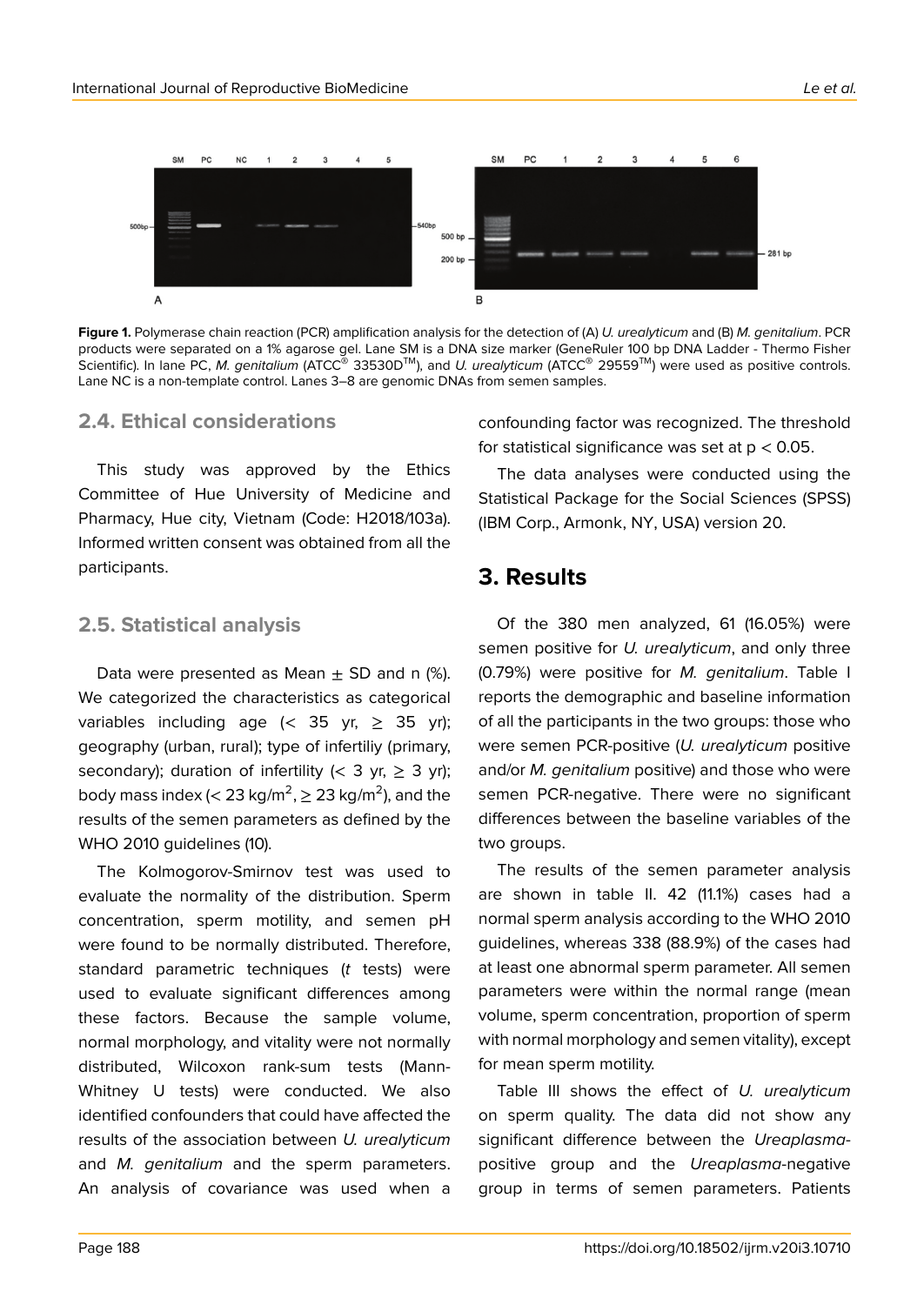with *Ureaplasma-*positive semen had a slightly lower rate of normal morphology sperm than did the *Ureaplasma-*negative group; however, the difference was not statistically significant (3.97  $\pm$  2.58 vs. 4.06  $\pm$  5.58,  $p = 0.50$ ).

The relationship between the presence of *M. genitalium* and the sperm parameters is shown in table IV. Sperm motility and sperm vitality in the *Mycoplasma*-positive group were significantly lower than those in the *Mycoplasma*-negative group (sperm motility: 7.33  $\pm$  12.70 vs. 29.11  $\pm$  14.68,  $p = 0.02$ ; and sperm vitality: 23.00  $\pm$  39.84 vs. 71.75  $\pm$  22.46, p < 0.001). The other indices were not significantly different between the two groups. The sperm concentration, mean sperm volume, and mean proportion of normal sperm morphology in the *Mycoplasma*-positive group were  $11.33 \pm 19.63$ , 1.50  $\pm$  0.50 mL, and 1.00  $\pm$  1.73%, respectively; these parameters in the *Mycoplasma*-negative group were higher than those in the positive group, at 30.70  $\pm$  16.14, 1.73  $\pm$  0.97 mL and 4.07  $\pm$ 5.22%, respectively, but the differences were not significant.

| <b>Table I.</b> Baseline characteristics and semen PCR results of <i>U. urealyticum</i> and <i>M. genitalium</i> |  |  |
|------------------------------------------------------------------------------------------------------------------|--|--|
|------------------------------------------------------------------------------------------------------------------|--|--|

| <b>Characteristics</b>              | <b>Semen PCR results</b> |                        |         |  |
|-------------------------------------|--------------------------|------------------------|---------|--|
|                                     | Positive ( $n = 64$ )    | Negative ( $n = 316$ ) | P-value |  |
| Age (yr)                            | $35.72 \pm 6.73$         | $34.69 \pm 5.53$       | 0.25    |  |
| $35$                                | 31(48.4)                 | 171 (54.1)             | 0.41    |  |
| $\geq 35$                           | 33 (51.6)                | 145 (45.9)             |         |  |
| Geography                           |                          |                        |         |  |
| <b>Urban</b>                        | 26 (40.6)                | 136 (43.0)             | 0.78    |  |
| <b>Rural</b>                        | 38 (59.4)                | 180 (57.0)             |         |  |
| Type of infertility                 |                          |                        |         |  |
| <b>Primary</b>                      | 39 (60.9)                | 209 (66.1)             | 0.47    |  |
| <b>Secondary</b>                    | 25 (39.1)                | 107 (33.9)             |         |  |
| <b>Duration of infertility (yr)</b> |                          |                        |         |  |
| $<$ 3                               | 27(42.2)                 | 118 (37.3)             | 0.48    |  |
| $\geq 3$                            | 37 (57.8)                | 198 (62.7)             |         |  |
| <b>History of mumps</b>             |                          |                        |         |  |
| Yes                                 | 7(10.9)                  | 66 (20.9)              | 0.08    |  |
| <b>No</b>                           | 57 (89.1)                | 250 (79.1)             |         |  |
| <b>Smoking</b>                      |                          |                        |         |  |
| Yes                                 | 26 (40.6)                | 114(36.1)              | 0.57    |  |
| <b>No</b>                           | 38 (59.4)                | 202 (63.9)             |         |  |
| <b>Alcohol consumption</b>          |                          |                        |         |  |
| Yes                                 | 36 (56.2)                | 147 (46.5)             | 0.17    |  |
| <b>No</b>                           | 28 (43.8)                | 169 (53.5)             |         |  |
| BMI ( $\text{kg/m}^2$ )             | $22.85 \pm 3.07$         | $22.94 \pm 3.00$       | 0.83    |  |
| < 23                                | 34 (53.1)                | 163 (51.6)             | 0.89    |  |
| $\geq 23$                           | 30 (46.9)                | 153 (48.4)             |         |  |

Data are presented as the Mean  $\pm$  SD or number (percentage). A comparison was performed between men who were positive for *U. urealyticum* or *M. genitalium* and negative for both pathogens in the semen sample using the independent-samples *t* test. SD: Standard deviation, BMI: Body mass index, PCR: Polymerase chain reaction, Semen PCR-positive group: Positive for *U. urealyticum* or *M. genitalium* in the semen sample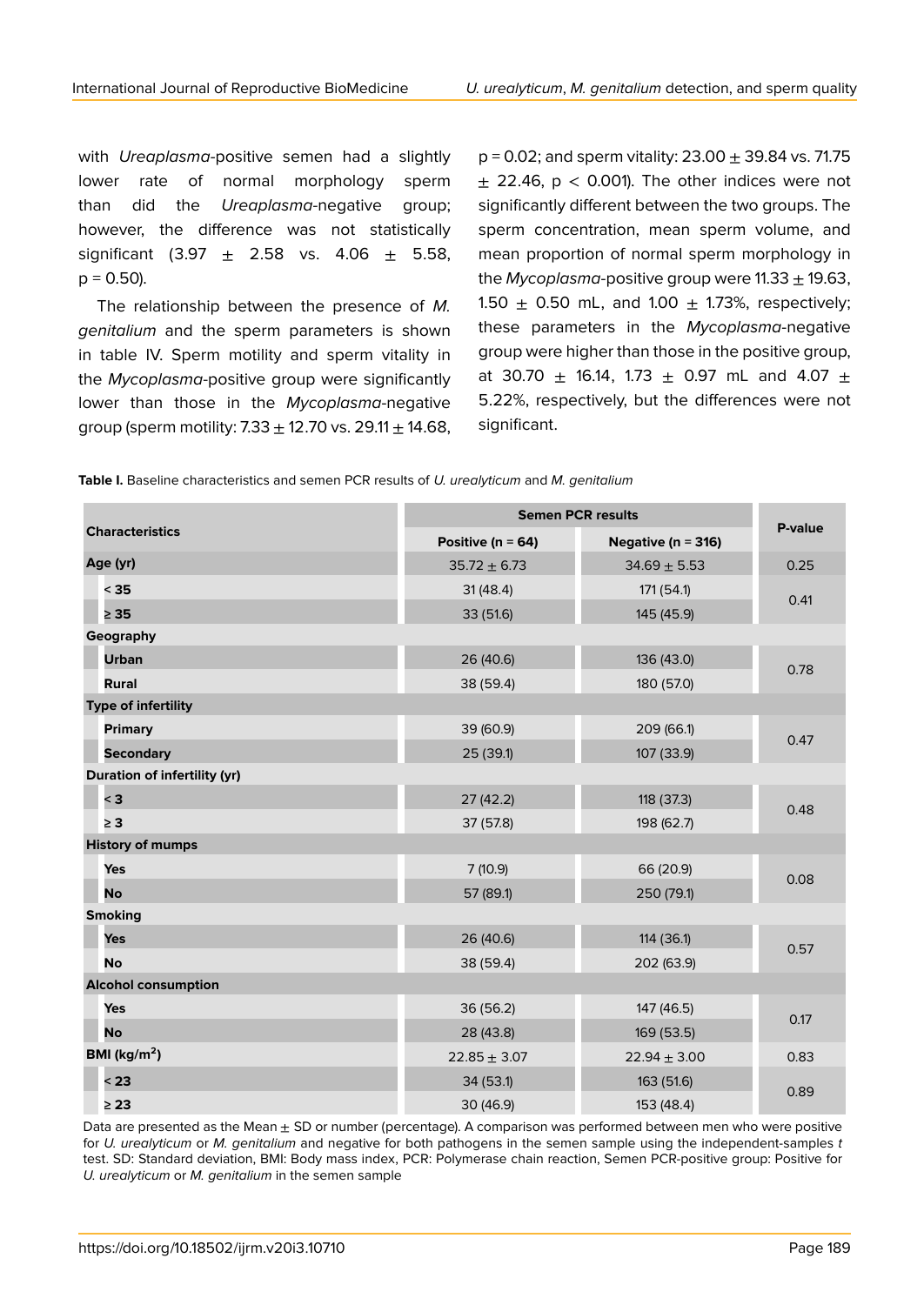**Table II.** Characteristics of semen parameters in the study population

| <b>Variables</b>              | N(%)       | Mean $\pm$ SD                       |  |
|-------------------------------|------------|-------------------------------------|--|
| Volume (mL)                   |            | $1.73 \pm 0.96$                     |  |
| Normal ( $\geq$ 1.5 mL)       | 218 (57.4) | $2.28 \pm 0.95$                     |  |
| Abnormal (< 1.5 mL)           | 162 (42.6) | $0.99 \pm 0.08$                     |  |
| <b>Concentration (mil/mL)</b> |            | $30.54 \pm 16.23$                   |  |
| Normal ( $\geq$ 15 mil/mL)    | 314 (82.6) | $35.98 \pm 11.94$                   |  |
| Abnormal (< 15 mil/mL)        | 66 (17.4)  | $4.65 \pm 5.08$ (8.25)*             |  |
| PR motility (%)               |            | $28.94 \pm 14.78$                   |  |
| Normal ( $\geq$ 32%)          | 183 (48.2) | $41.39 \pm 6.81$                    |  |
| Abnormal (< 32%)              | 197 (51.8) | $17.38 \pm 10.00$                   |  |
| Morphology (%)                |            | $4.05 \pm 5.21 (4.00)^*$            |  |
| Normal ( $\geq 4\%$ )         | 175 (46.1) | $6.64 \pm 6.73$ (2.00) <sup>*</sup> |  |
| Abnormal (< 4%)               | 205 (53.9) | $1.83 \pm 1.05$                     |  |
| <b>Vitality</b>               |            | $71.36 \pm 22.96$                   |  |
| Normal ( $\geq$ 58%)          | 333 (87.6) | $79.01 \pm 7.63$                    |  |
| Abnormal (< 58%)              | 47 (12.4)  | $17.21 \pm 22.49$                   |  |
| <b>Overall</b>                |            |                                     |  |
| <b>Normal</b>                 | 42 (11.1)  | <b>NA</b>                           |  |
| <b>Abnormal</b>               | 338 (88.9) | <b>NA</b>                           |  |

Data are presented as Mean  $\pm$  SD or number (percentage). NA: Not analyzed, PR: Progressive, mil/mL: Million/milliliter, SD: Standard deviation, n (%): Sample size (percentage), \*Interquartile range

**Table III.** Association between the presence of *U. urealyticum* and semen parameters

| <b>Semen characteristics</b> | Ureaplasma urealyticum detection |                                     | Mean diff (95% CI)         | P-value |
|------------------------------|----------------------------------|-------------------------------------|----------------------------|---------|
|                              | Positive ( $n = 61$ )            | Negative ( $n = 319$ )              |                            |         |
| pH                           | $7.16 + 0.35$                    | $7.13 + 0.32$                       | $0.03$ (-0.06 - 0.12)      | 0.54    |
| Semen volume (ml)            | $1.59 + 0.96$                    | $1.76 + 0.96$                       | $-0.17 (-0.44 - 0.09)$     | 0.06    |
| Sperm concentration (mil/ml) | $31.16 + 15.41$                  | $30.42 + 16.40$                     | $0.74$ (-3.72 - 5.21)      | 0.74    |
| Sperm PR motility (%)        | $31.38 + 14.51$                  | $28.47 + 14.80$                     | $2.06$ (-1.15 - 6.96)      | 0.16    |
| Normal morphology (%)        | $3.97 + 2.58$                    | $4.06 \pm 5.58$ (4.00) <sup>*</sup> | $-0.10$ ( $-1.53 - 1.34$ ) | 0.50    |
| <b>Sperm vitality (%)</b>    | $74.69 + 19.76$                  | $70.73 + 23.50$                     | $3.95$ (-2.35 - 10.26)     | 0.18    |

Data are presented as Mean ± standard deviation. A comparison was performed between men with positive vs. negative *U. urealyticum* detection using the independent-samples *t* test. PR: Progressive, mil/mL: Million/milliliter, CI: Confidence interval, pH: Pondus hydrogenii, diff: Difference, \*Interquartile range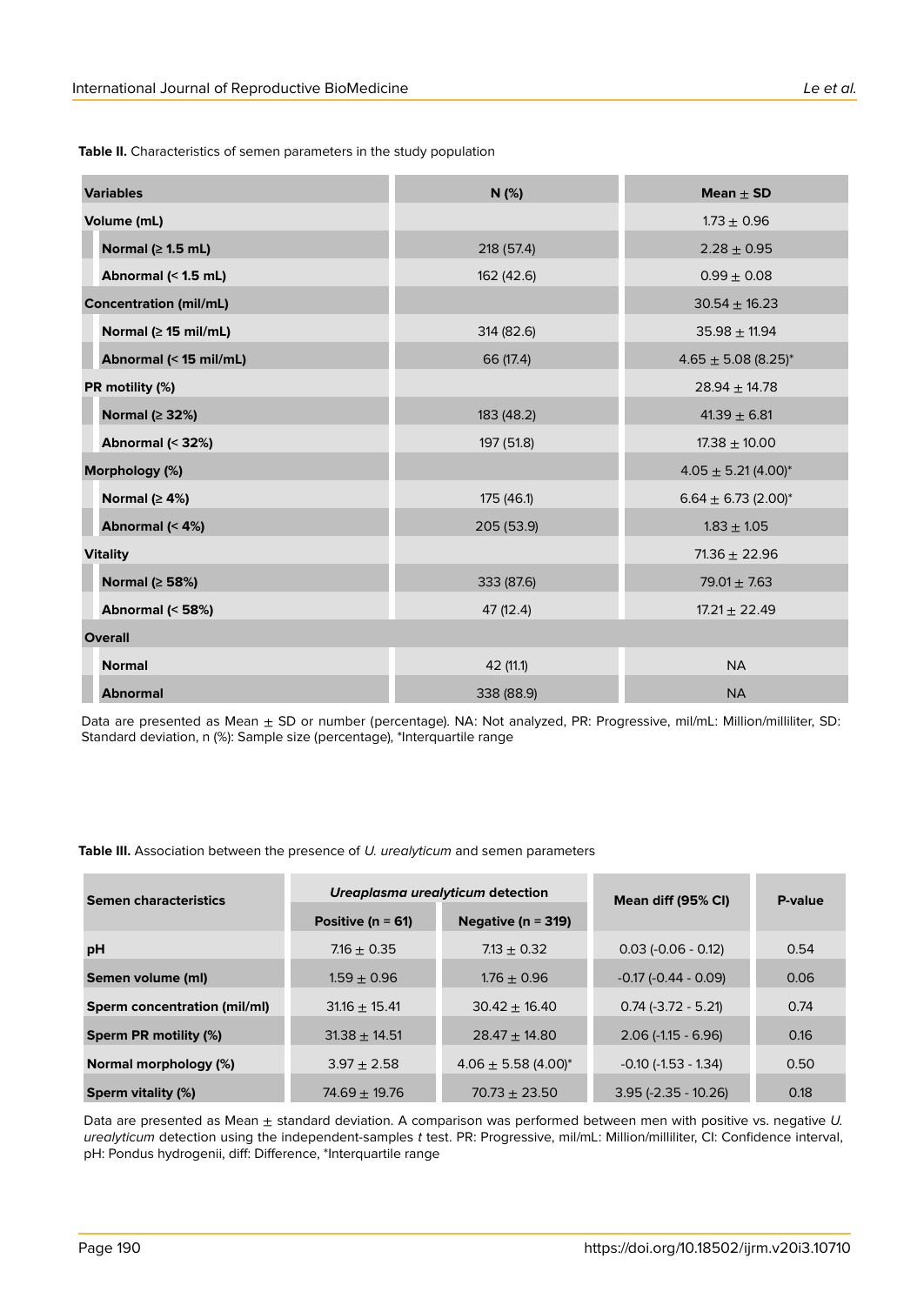| <b>Semen characteristics</b>        | Mycoplasma genitalium detection        |                                     | Mean diff (95% CI)           | P-value |
|-------------------------------------|----------------------------------------|-------------------------------------|------------------------------|---------|
|                                     | Positive ( $n = 3$ )                   | Negative ( $n = 377$ )              |                              |         |
| pH                                  | $7.27 \pm 0.46$                        | $7.13 \pm 0.32$                     | $0.13 (-0.23 - 0.51)$        | 0.47    |
| Semen volume (mL)                   | $1.50 \pm 0.50$                        | $1.73 \pm 0.97$                     | $-0.23$ ( $-1.33 - 0.87$ )   | 0.92    |
| <b>Sperm concentration (mil/mL)</b> | 11.33 $\pm$ 19.63 (0-34.00)**          | $30.70 \pm 16.14$                   | $-19.36$ ( $-37.78 - 0.94$ ) | 0.03    |
| Sperm PR motility (%)               | $7.33 \pm 12.70$ (0-22.00)**           | $29.11 + 14.68$                     | $-21.78$ ( $-38.50 - 5.06$ ) | 0.01    |
| Normal morphology (%)               | $1.00 \pm 1.73$ (0-3.00) <sup>**</sup> | $4.07 \pm 5.22$ (4.00) <sup>*</sup> | $-3.07$ $(-9.01 - 2.87)$     | 0.05    |
| <b>Sperm vitality (%)</b>           | $23.00 \pm 39.84$ (0-69.00)**          | $71.75 \pm 22.46$                   | -48.75 (-74.49 - -23.01)     | 0.01    |

**Table IV.** Association between the presence of *M. genitalium* and semen parameters

Data are presented as Mean ± standard deviation. A comparison was performed between men with positive vs. negative *M. genitalium* detection using the independent-samples *t* test. PR: Progressive, mil/mL: Million/milliliter, CI: Confidence interval, diff: Difference, \*Interquartile range, \*\*Min-Max (Interquartile range: Not applicable)

# **4. Discussion**

To date, the presence of *Mycoplasma* species is often accepted as colonization, and the impact of the presence of these organisms on male fertility remains unclear. Of the 380 men from infertile couples in this study, 61 (16.05%) were positive for *U. urealyticum*, and only three (0.79%) were positive for *M. genitalium* based on PCR testing of the semen samples. According to previous publications, *U. urealyticum* is a natural inhabitant of the male urethra and contaminates semen at varying rates (10%-42%) (13). The prevalence of *U. urealyticum* and *M. genitalium* in semen from infertile men has been reported to be 15% and 5%, respectively (4) or even higher, for example, 19.2% for *U. urealyticum*. In a recent meta-analysis of men with or without infertility, the prevalence of *U. urealyticum* was 17.53%, and the prevalence of *M. genitalium* and *M. hominis* was 11.33% and 9.68%, respectively; in particular, the rate in infertile men was higher than that in fertile men (14). The *U. urealyticum* and *M. genitalium* positive rates in our study were mostly lower than those of other studies. This may be due to the differences

in the study populations. The prevalence of *U. urealyticum* infection fluctuates from 39%- 48% in men aged 20-45 yr, with or without infertility and urinary symptoms (11, 15, 16). Vietnam is a developing country with limited medical resources, and infertility remains a challenge. While female genital tract infections have been widely studied (17, 18), reports of infertility-related semen infections are rare. To the best of our knowledge, this is the first epidemiological report from Vietnam and South East Asia more broadly concerning semen infection of *M. genitalium* and *U. ureaplasma*. Recognition of the impact of these pathogens and appropriate management are important to prevent sequelae on fertility.

Previous studies have illustrated that *U. urealyticum* is related to sperm quality and infertility in men (3, 4, 13). In a meta-analysis of *Ureaplasma* infection and male infertility, the former was associated with increased male infertility ( $p < 0.05$ ) (19). The sperm concentration in the *U. urealyticum*-positive cohort diagnosed using urinalysis was reported to be lower than that in the *U. urealyticum*-negative cohort ( $p = 0.02$ ) and  $p = 0.03$ , respectively) (20). Furthermore, a lower sperm motility rate and progressive motility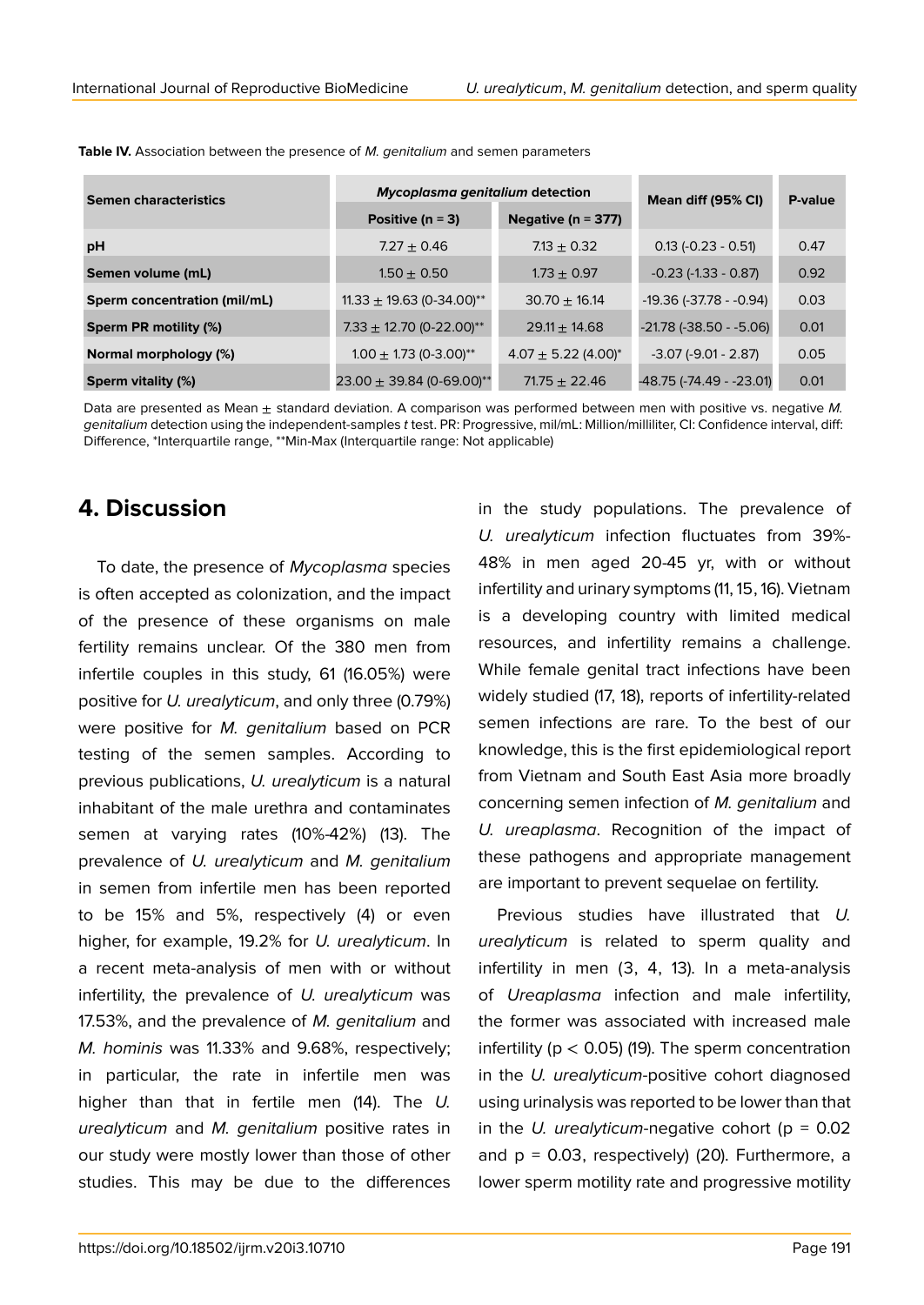were reported in the *U. urealyticum*-infected group compared to those in the uninfected group  $(p < 0.05)$  (3, 11, 16). Compared to that seen in the non-infected group, the *U. urealyticum*-infected individuals had significantly lower normal sperm morphology (9), lower pH, and lower sperm progressive motility (3). Conversely, our results found no statistically significant difference in the sperm parameters between the *U. urealyticum*positive group and the *U. urealyticum-*negative group ( $p > 0.05$ ). Our findings are in line with those of Gdoura and colleagues, who collected 120 semen samples from infertile men and found no statistically significant relationships between sperm parameters and *U. urealyticum* infection  $(p > 0.05)$  (4). Al-Sweih and co-authors also found no correlation between *U. urealyticum* infection and semen quality (volume, pH, concentration, sperm motility, and white blood cells) ( $p > 0.05$ ) (9).

As demonstrated by the results above, although the correlation between *U. urealyticum* and male fertility has been widely studied, the conclusion is still controversial because of differing multifactorial aspects such as sociodemographics, economic status, sexual activity, and history of the disease. Most individuals were not aware of the infection because they did not experience any specific symptoms. The presence of *U. urealyticum* in the male genital tract is considered chronic and asymptomatic; however, *U. urealyticum* infection can cause gonadal dysfunction (13).

While a relationship between *M. genitalium* and nongonorrheal urethral infection has been reported, the impact of *M. genitalium* on male infertility remains unclear. Gdoura and coworkers reported a significantly lower sperm concentration in the *M. genitalium*-infected group than in the non-infected group (4). In examining the first-voided urine from infertile males detected with *Mycoplasma* and *Chlamydia trachomatis* (in only 1%), these organisms were found to affect semen quality (21). In contrast, other studies have concluded that *M. genitalium* does not play any role in male infertility (19). Al-Sweih and colleagues found no correlation between *M. genitalium* and semen parameters such as volume and pH, or sperm concentration, progressive motility, and total motility in infertile men; however, the white blood cell counts in infertile men with *M. genitalium* infection were higher (9). In our study, the total sperm vitality and motility in the *M. genitalium*-positive cohort were significantly lower than those in the *M. genitalium*-negative group. However, the number of *M. genitalium*positive cases in our study was low. The correlation between *M. genitalium* infection and sperm quality in this study was not statistically significant.

Furthermore, male genitourinary infection (*Mycoplasma, Chlamydia trachomatis*) may present with increased sperm DNA fragmentation, which could result in decreased fertility (22). The present study did not determine the sperm DNA fragmentation index in the samples; therefore, it is impossible to conclude the effect of genitourinary infection (*M. genitalium, U. urealyticum*) on sperm DNA integrity in this sample. In addition, because of the low number of *M. genitalium*-positive cases, our data did not prove that *M. genitalium* had a significant negative effect on sperm quality. This could be considered a limitation of this study. Further studies with larger sample sizes should be performed to confirm the association between *M. genitalium* infection and sperm quality.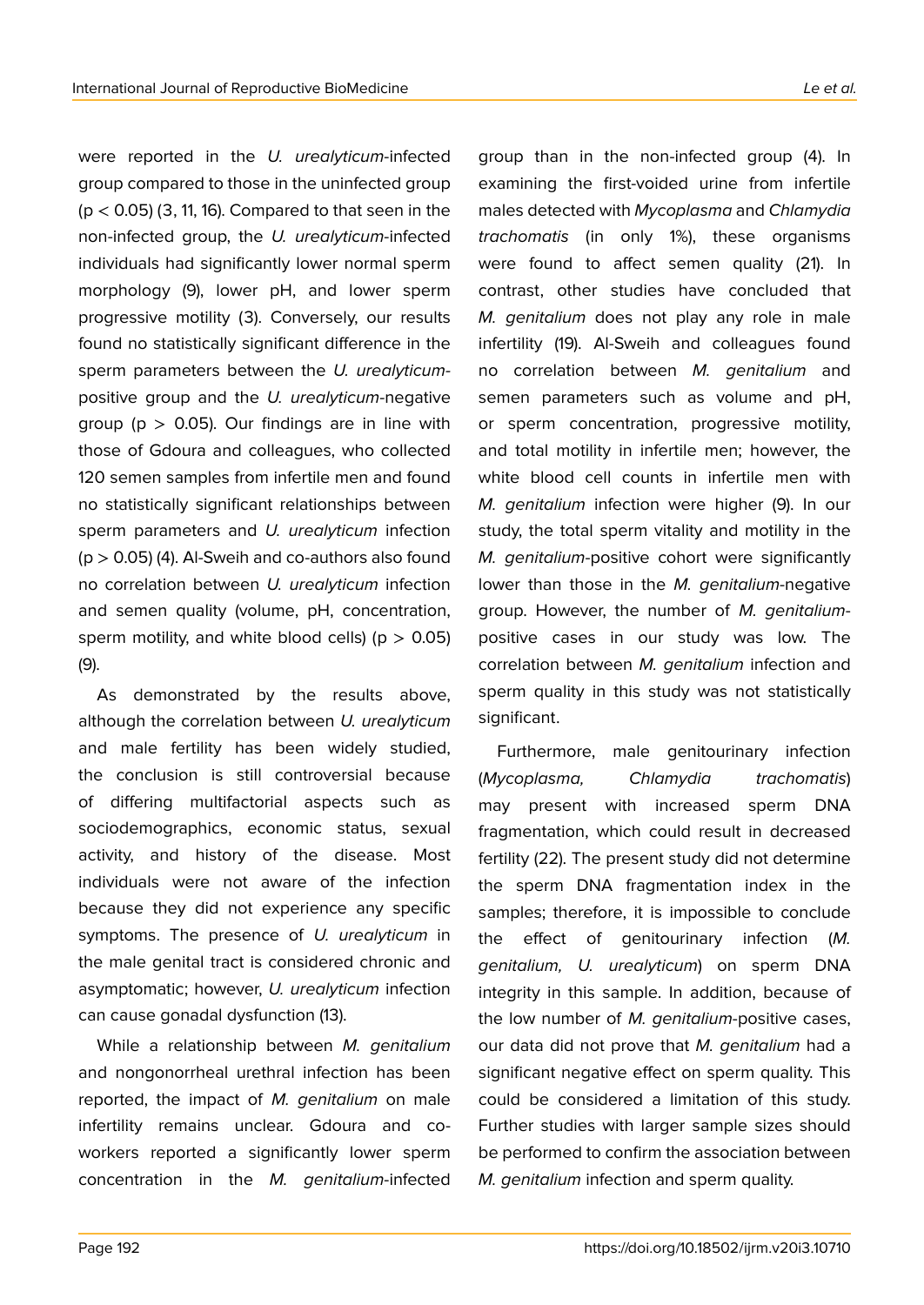# **5. Conclusion**

In conclusion, the presence of *U. urealyticum* in the semen of infertile men did not affect the sperm characteristics. Although the positive rate of *M. genitalium* was low, colonization by these bacteria was more likely to negatively affect sperm quality. Further studies with larger sample sizes that assess sperm DNA fragmentation should be conducted to determine the significant effects of the presence of *Mycoplasma* on sperm parameters.

# **Acknowledgments**

This work was partially supported by Hue University under the Core Research Program, Hue, Vietnam (Research group on Reproductive Medicine, Grant No. NCM.DHH.2022.01). The grantor had no influence in the content of the publication.

# **Conflict of Interest**

The authors declare that there is no conflict of interest.

# **References**

- [1] Leisegang K, Dutta S. Do lifestyle practices impede male fertility? *Andrologia* 2021; 53: e13595.
- [2] Lafuente R, García-Blàquez N, Jacquemin B, Checa MA. Outdoor air pollution and sperm quality. *Fertil Steril* 2016; 106: 880-896.
- [3] Zhou YH, Ma HX, Shi XX, Liu Y. *Ureaplasma* spp. in male infertility and its relationship with semen quality and seminal plasma components. *J Microbiol Immunol Infect* 2018; 51: 778-783.
- [4] Gdoura R, Kchaou W, Chaari Ch, Znazen A, Keskes L, Rebai T, et al. *Ureaplasma urealyticum*, *Ureaplasma*

*parvum*, *Mycoplasma hominis* and *Mycoplasma genitalium* infections and semen quality of infertile men. *BMC Infect Dis* 2007; 7: 129.

- [5] Beeton ML, Payne MS, Jones L. The role of *Ureaplasma* spp. in the development of nongonococcal urethritis and infertility among men. *Clin Microbiol Rev* 2019; 32: e00137.
- [6] Yoshida T, Maeda ShI, Deguchi T, Ishiko H. Phylogenybased rapid identification of mycoplasmas and ureaplasmas from urethritis patients. *J Clin Microbiol* 2002; 40: 105-110.
- [7] Reichart M, Levi H, Kahane I, Bartoov B. Dual energy metabolism-dependent effect of *Ureaplasma urealyticum* infection on sperm activity. *J Androl* 2001; 22: 404-412.
- [8] Pergialiotis V, Karampetsou N, Perrea DN, Konstantopoulos P, Daskalakis G. The impact of bacteriospermia on semen parameters: A metaanalysis. *J Family Reprod Health* 2018; 12: 73-83.
- [9] Al-Sweih NA, Al-Fadli AH, Omu AE, Rotimi VO. Prevalence of *Chlamydia trachomatis*, *Mycoplasma hominis*, *Mycoplasma genitalium*, and *Ureaplasma urealyticum* infections and seminal quality in infertile and fertile men in Kuwait. *J Androl* 2012; 33: 1323-1329.
- [10] World Health Organization. WHO laboratory manual for the examination and processing of human semen. 5<sup>th</sup> ed. Geneva: World Health Organization Press; 2010.
- [11] Zinzendorf NY, Kouassi-Agbessi BT, Lathro JS, Don C, Kouadio L, Loukou YG. *Ureaplasma urealyticum* or *Mycoplasma hominis* infections and semen quality of infertile men in Abidjan. *J Reprod Contracept* 2008; 19: 65-72.
- [12] Riley DE, Samadpour M, Krieger JN. Detection of variable DNA repeats in diverse eukaryotic microorganisms by a single set of polymerase chain reaction primers. *J Clin Microbiol* 1991; 29: 2746-2751.
- [13] Huang Ch, Long X, Jing Sh, Fan L, Xu K, Wang S, et al. *Ureaplasma urealyticum* and *Mycoplasma hominis* infections and semen quality in 19,098 infertile men in China. *World J Urol* 2016; 34: 1039-1044.
- [14] Moridi Kh, Hemmaty M, Azimian A, Fallah MH, Khaneghahi Abyaneh H, Ghazvini K. Epidemiology of genital infections caused by *Mycoplasma hominis*, *M. genitalium* and *Ureaplasma urealyticum* in Iran: A systematic review and meta-analysis study (2000-2019). *BMC Public Health* 2020; 20: 1020.